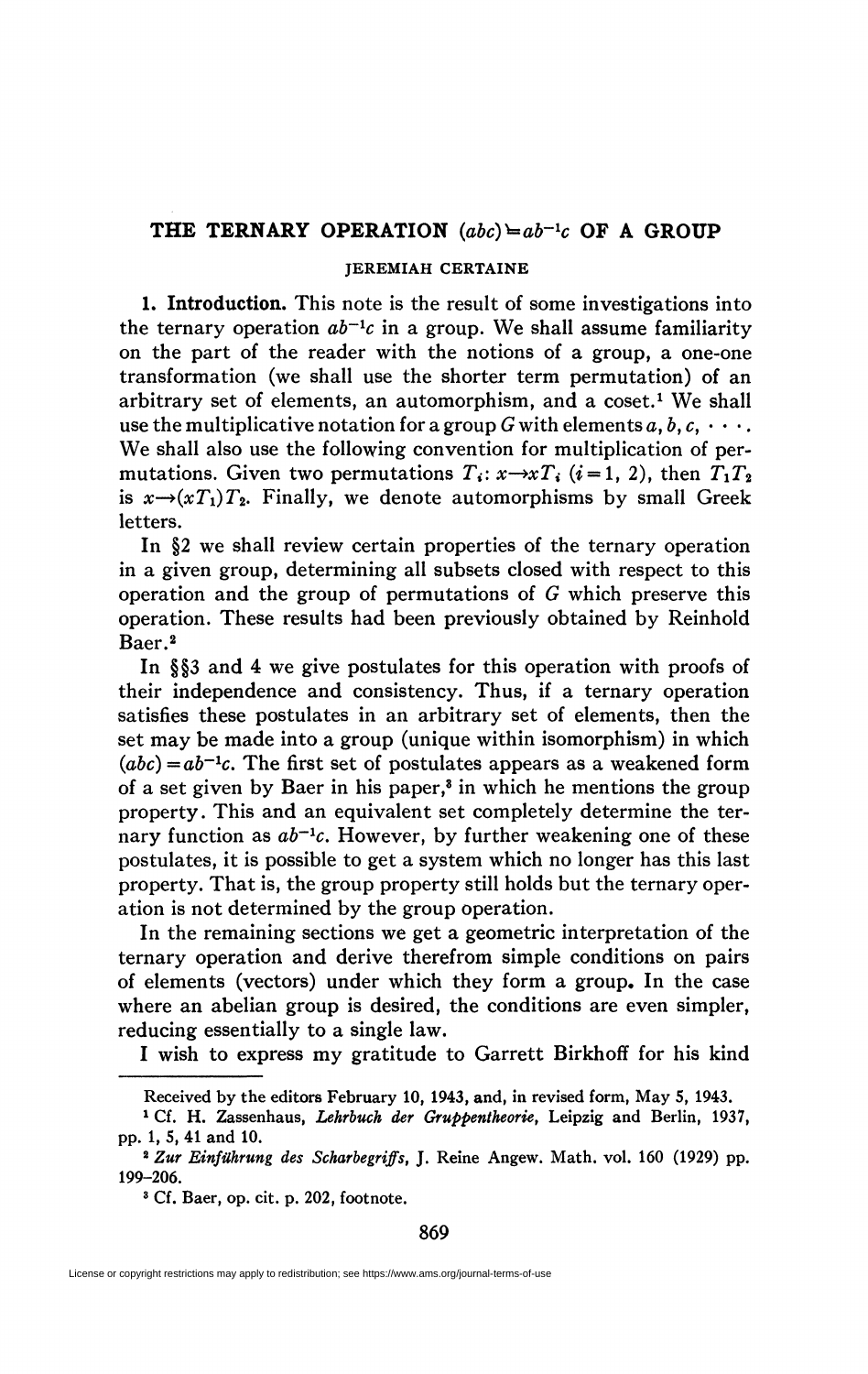assistance and encouragement, without which this note would probably not have been written.

### 2. **The ternary operation in a group.**

THEOREM 1. *SC.G is closed under (abc) if and only if S is a coset of some subgroup of G; indeed a right- (left-) coset of*  $S^{-1}S$  *(SS-<sup>1</sup>).* 

PROOF. For the first part see Baer's paper.<sup>4</sup> As for the second observe that if  $S = sT$  ( $s \in S$ ), then  $T = s^{-1}S$  ( $s \in S$ ) and hence  $T = S^{-1}S$ . Similarly,  $S = Ts$  ( $s \in S$ ) implies  $T = SS^{-1}$ .

DEFINITION 1. The set of all permutations of G of the form  $\alpha T_a$ :  $x{\rightarrow}$ (x $\alpha$ )a, where  $\alpha$  is an automorphism of G, is called the holomorph of G, *or simply the holomorph.<sup>5</sup>*

THEOREM *2. The group of all permutations which preserve the ternary operation is the holomorph\** 

*Explanation.* A permutation  $T$  preserves the ternary operation, by definition, if and only if  $(abc)T = (aT bT cT)$ . The group property follows from the general theorem that the set of all automorphisms of any algebra form a group, and the set in question is exactly that of the automorphisms with respect to the ternary operation.<sup>7</sup>

3. **Postulates for the ternary operation.** The reader will observe, as stated in the introduction, that we may consider the postulates given below as postulates for a group under the ternary operation. The first set is interesting, considered as postulates for a group, because it does not (explicitly) require the existence of either the identity or the inverse.<sup>8</sup> The other sets require only the existence of an identity. An analogous situation is that of generalized groups defined by the use of an  $n$ -ary function.<sup>9</sup> However, the postulates given below seem to be the simplest for the general case.

5 Cf. Zassenhaus, op. cit. p. 46.

6 Cf. Baer, op. cit. Satz 11 (part 3). An alternative proof would be to consider *T*  as given and define  $d = eT$ , e the identity of G, and  $\alpha: x \rightarrow (xT)d^{-1}$ , Using  $ab = (aeb)$ , it is easy to verify that  $(ab)\alpha = (a\alpha)(ba)$ , and that  $T = \alpha T_d$ . The converse is straightforward.

7 Cf. Garrett Birkhoff, Proc. Cambridge Philos. Soc. vol. 31 (1935) p. 434.

8 Cf. Rainich, *Note on group postulates,* Bull. Amer. Math. Soc. vol. 43 (1937) pp. 81-84.

*9* Cf. E. L. Post, Trans. Amer. Math. Soc. vol. 48 (1940) pp. 208-350.

<sup>4</sup> Cf. Baer, op. cit. Satz 3 (part 3). As may be seen, Baer's "schar" is simply a coset studied under the operation  $ab^{-1}c$ . By Theorem 1, and also by the fact that  $sT = sTs^{-1}s$ , where  $sTs^{-1}$  is a subgroup if and only if *T* is (and indeed equals *T* if and only if *T* is normalized by *s),* we see that the property of being a coset is intrinsic.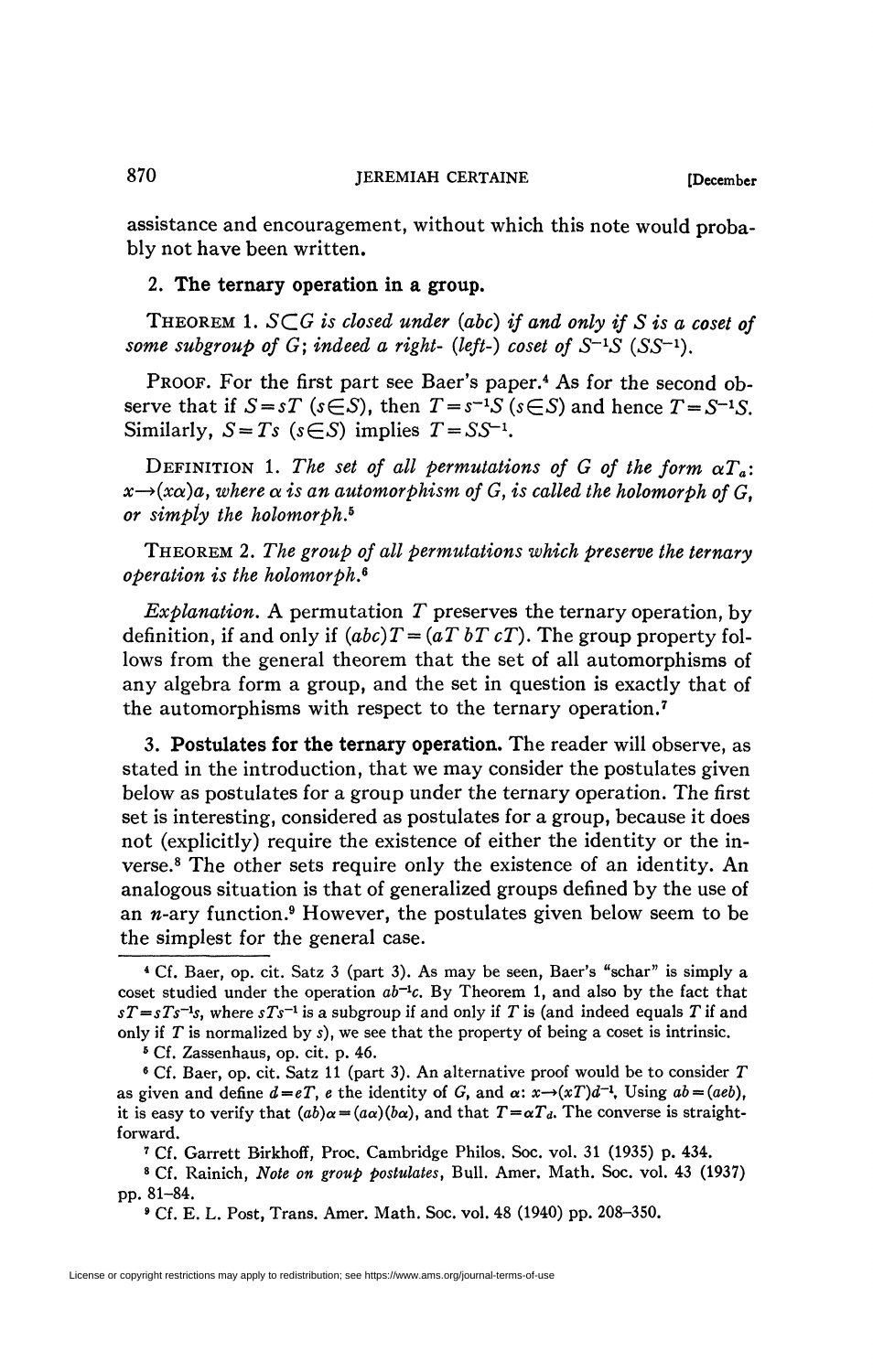We shall assume, unless otherwise stated, that the systems defined below are closed with respect to *(abc)* and that they contain all elements under discussion.

DEFINITION 2. *Let G be a set of elements on which there is defined a ternary operation (abc) satisfying the following postulates* :

(3.1)  $A_1: ((abc)de) = (ab(cde)), \quad A_2: (abb) = a, \quad A_3: (bba) = a.$ 

*We shall call G an abstract coset.* 

We shall not use these postulates directly but use a weakened yet equivalent set given below. The equivalence is a corollary to Theorem 3 proved below.

$$
(3.2) \quad A_1: ((abc)de) = (ab(cde)).
$$

B: There exists *u* in the set satisfying (a)  $(auu) = a$ , (b)  $(auu) = u$ .

THEOREM 3. If G is a set satisfying  $(3.2)$  and we define  $ab = (aub)$ , *then G* becomes a group and  $(abc) = ab^{-1}c$ .

PROOF. Closure is obvious.

In A<sub>1</sub> take  $b = d = u$ , and we get the associative law  $(ac)e = a(ce)$ . By definition and B(a), it follows that *u* is a right identity.

If *a* is given, choose  $x = (uau)$ . Then  $ax = (au(uau)) = ((auu)au)$  $=(aau) = u$ . It follows that G is a group under the binary operation and hence *u* is a left identity also, that is,  $(uua) = ua = a$  for all *a*.

Finally,  $(abc) = ((auu)bc) = (au(ubc)) = a(ubc) = a(ub(uuc))$  $= a((ubu)uc) = ab^{-1}c.$ 

COROLLARY 1. (3.1) *and* (3.2) *are equivalent.* 

PROOF. The proof is obvious.

Thus we see that if *G* satisfies (3.1), we may choose any element *u* in *G* and define a group  $G_u$  with *u* as its identity, and  $ab = (aub)$ as its law of composition. However, the following corollary shows that we get essentially the same group no matter which element we choose for the identity.

COROLLARY 2. *The groups Gu are isomorphic for all u in* G, *an abstract coset. Moreover,*  $(abc) = ab^{-1}c$ .

**PROOF.** Consider  $G_u$  and  $G_v$ . Define  $T: x \rightarrow (xuv)$ . T is in the holomorph of  $G_u$  with  $\alpha$  the identity permutation. By Theorem 2 it follows that  $(aub)T=(aT uT bT)$ . But  $uT=v$ , which completes the proof.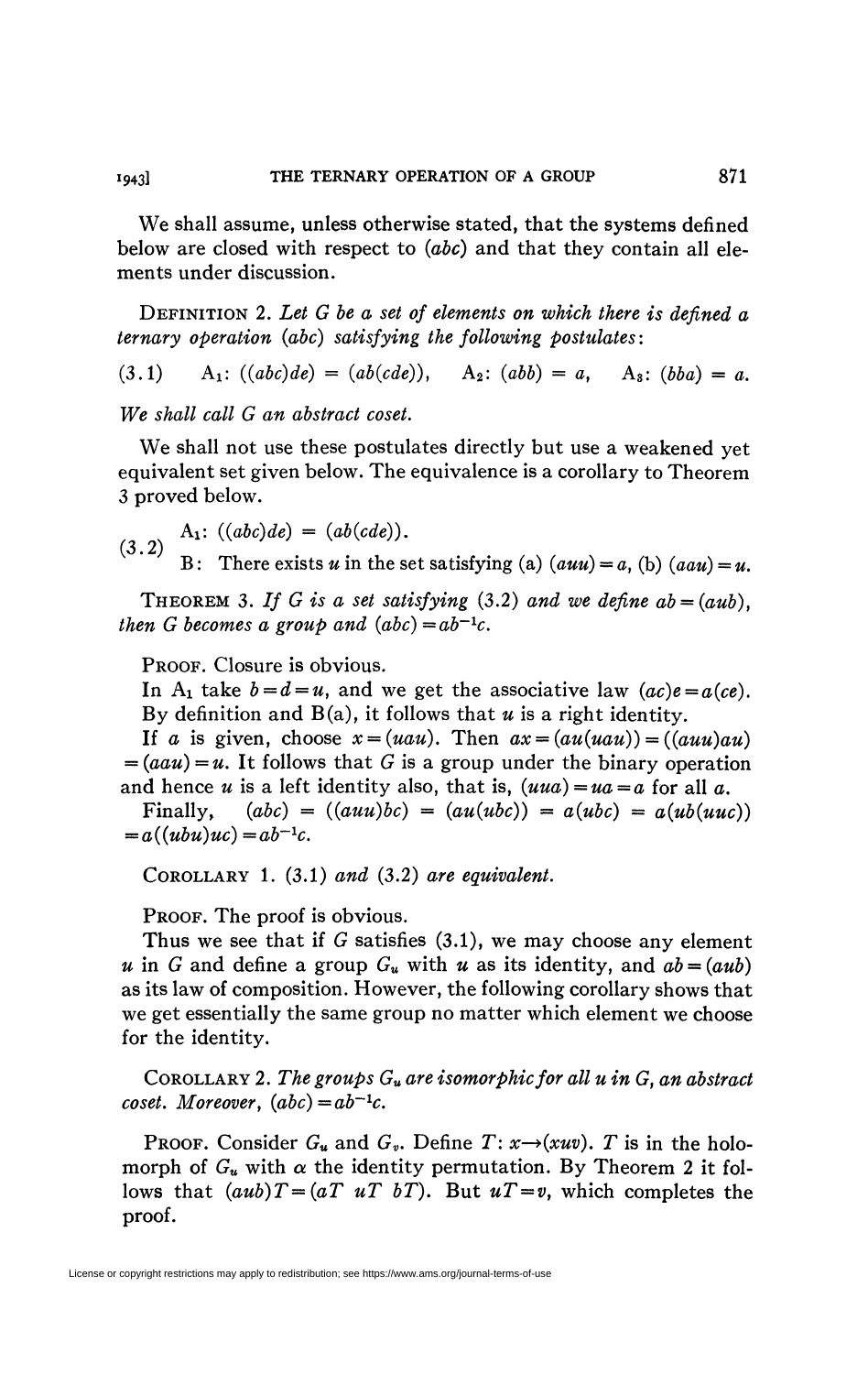*Remark. G* may thus be considered either as a group or as an abstract coset. We could define the holomorph of an abstract coset as the group of all permutations preserving the ternary operation *(abc).*  This evidently coincides with the holomorph of *G* (considered as a group) given by Definition 1.

Now we shall examine the system we get from (3.2) by weakening postulate Ai.

DEFINITION 3. *Let G be a set of elements on which there is defined a ternary operation satisfying, for some u in G}* 

(3.3)   
A: 
$$
((auc)de) = (au(cde)),
$$
  
B: (a)  $(auu) = a$ , (b)  $(aau) = u$ .

THEOREM 4. *If G is a set satisfying Definition* 3, *and we define ab = (aub), then G becomes a group and the following properties are equivalent :* 

T: 
$$
(abc) = ab^{-1}c
$$
, A<sub>1</sub>:  $((abc)de) = (ab(cde))$ , A<sub>3</sub>:  $(bba) = a$ .

**PROOF.** The fact that  $G$  is a group follows from the proof of Theorem 3. It is obvious that T implies  $A_1$  and  $A_3$ . But  $A_1$  implies T by Theorem 3. It suffices to prove that  $A_3$  implies T. But, by the proof of Theorem 3 again,  $(abc) = a(ubc)$ . Now  $b(ubc) = (bbc) = c$  or  $(ubc) = b^{-1}c$ , so the result follows.

The following example shows that T does not hold for all sets satisfying  $(3.3)$ .

*Example.* Let *G* be the set of two elements *u* and *a* combined according to the following rules:

$$
(uuu) = (aau) = (aaa) = (aua) = u,
$$
  
 $(auu) = (uau) = (uua) = (uaa) = a.$ 

Obviously B is satisfied. The reader may check A, noting that it is unnecessary to check A for the first element equal to *u* since  $(uux) = x$  for all x in G. But, since  $(aaa) = u \neq a$ , we see that  $(xyz)$ is not in general equal to  $xy^{-1}z$ . Also, since any group of order 2 (and there is only one) satisfies Definition 3 with  $(abc) = ab^{-1}c$ , we see that this set of postulates is insufficient to determine the ternary operation in terms of the group operation.

*Remark.* It is obvious that if we replace  $B(b)$  by  $A_3$  in (3.3) we get a set equivalent to (3.1) and (3.2).

DEFINITION 4. *G* is said to be commutative if  $(abc) = (cba)$ .

THEOREM S. *A necessary and sufficient condition that an abstract*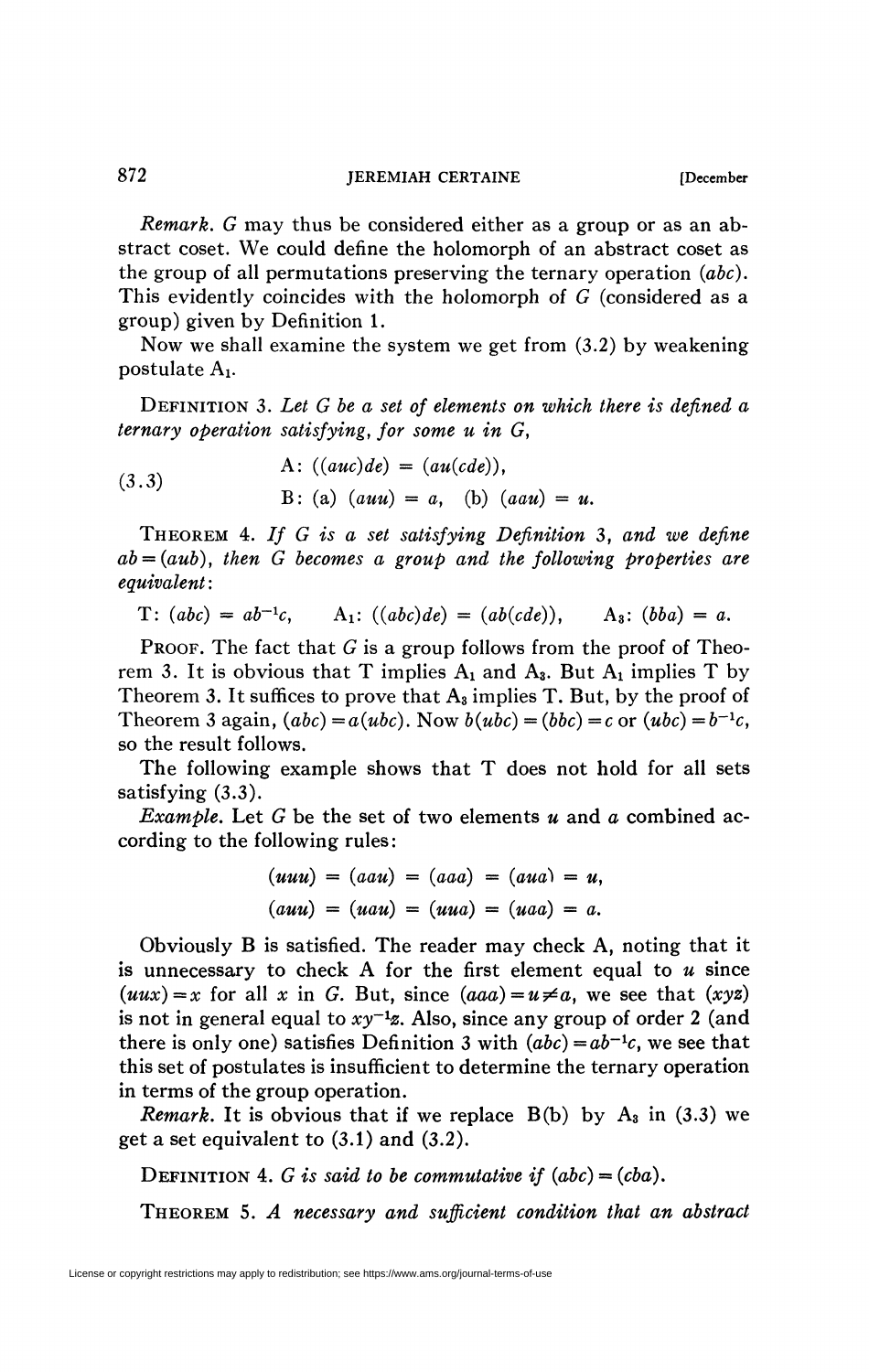*coset be commutative is that*  $(abc) = (cba)$  *where b is some fixed element and a and c are arbitrary.* 

PROOF. Necessity is obvious. For the sufficiency, let *b* be given as in the hypothesis and  $b'$  be arbitrary. Consider  $G_b$  and  $G_{b'}$ .  $G_b$  is commutative by hypothesis. By Theorem 3, Corollary 2, it follows that  $G_{b'}$  is also commutative, whence  $(ab'c) = (cb'a)$ .

*Remark.* An analogous theorem for sets satisfying Definition 3 does not hold. For if it did then  $(ubc) = (cbu) = c(ubu) = cb^{-1}$ , whence it would follow that  $(abc) = ab^{-1}c$ . Yet, in the above example, we have  $(xuy) = (yux)$  for all x, y and  $(xyz) \neq xy^{-1}z$  in general. As a corollary to this remark we have proved that every commutative system satisfying Definition 3 is a (commutative) abstract coset. We also have complete associativity, that is,  $((abc)de) = (a(bcd)e) = (ab(cde))$ .<sup>10</sup> Thus any system of this type is not only a Prüfer schar<sup>11</sup> but also a Dörnte 3-group.<sup>12</sup> In fact, the commutative law,  $A_1$  and  $A_2$  ( $A_3$  is then also true) constitute exactly Prüfer's set of postulates. To sum up, we may assert that *in the commutative case the three sets of postulates are equivalent to those of Prüfer and Dörnte and to each other.* 

4. **Consistency and independence of the sets of postulates.** The consistency of these postulates was really proved in the example given above. Actually, any group with  $(abc) = ab^{-1}c$  (or  $cb^{-1}a$ ) will satisfy these postulates, with the possible exception of the commutative law. The latter is obviously satisfied if *G* is commutative.

For the independence, we observe first that the commutative law is obviously independent of the others. To prove the other laws independent we find that a single set of systems will suffice for all three sets of postulates.

Consider the two element systems defined as follows:

$$
(abb) = (aaa) = (aba) = (bba) = a, (bbb) = (baa) = (aab) = (bab) = b. (G1).
$$

$$
(abb) = (aaa) = (aba) = (aab) = a, (baa) = (bbb) = (bab) = (bba) = b. (G2).
$$

Finally, let  $G_3$  be derived from  $G_2$  by defining  $[a'b'c'] = (c'b'a')$ .

THEOREM 6. (3.1) *is a set of independent postulates.* 

PROOF. Note first that the closure postulate is independent. But  $G_1$  satisfies  $A_2$  and  $A_3$  by inspection. Yet  $(ab(bab)) = (abb) = a \neq b$ 

<sup>10</sup> Pointed out by the referee.

<sup>11</sup> Cf. H. Prüfer, *Theorie der Abelschen Gruppen,* Math. Zeit. vol. 20 (1924) pp. 166-187.

<sup>12</sup> Cf. W. Dörnte, *Untersuchungen über einen verallgemeinerten Gruppenbegriff,*  Math. Zeit. vol. 29 (1928) pp. 1-19.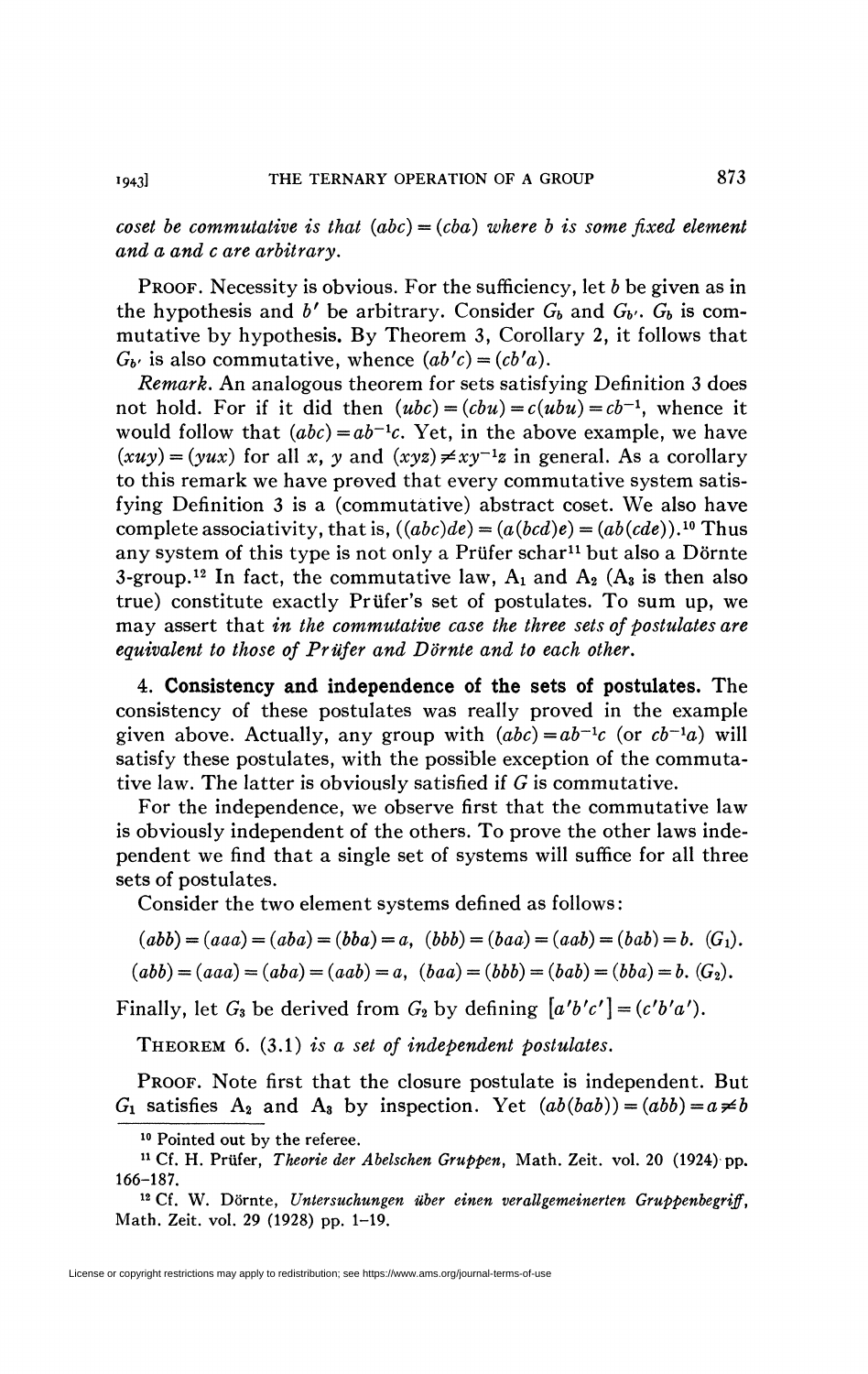874 **JEREMIAH CERTAINE [December** 

 $=(aab)=((abb)ab)$  so that  $A_1$  is independent of  $A_2$  and  $A_3$ .

Now consider  $G_2$  and observe that  $(xyz) = x$  for all x, y, and z. This gives  $A_1$  and  $A_2$ . However  $A_3$  is not satisfied since  $(aab) = a \neq b$ .

We observe finally that the definition of  $G_3$  from  $G_2$  carries  $A_1$  into itself and permutes  $A_2$  and  $A_3$ . For instance  $[[a'b'c']d'e']$  $=(e'd'(c'b'a'))=((e'd'c')b'a')=[a'b'[c'd'e']].$  This proves  $A_2$  is independent of  $A_1$  and  $A_3$ .

COROLLARY 1. (3.2) *is an independent set of postulates.* 

PROOF. We observe first that the systems are symmetric in *a* and *b*. The corollary then follows immediately.

COROLLARY 2. (3.3) *is a set of independent postulates*.<br>**PROOF.** By symmetry, and proof of Theorem 6,  $G_1$  gives the inde-PROOF. By symmetry, and proof of Theorem 0, 01 second-<br>pendence of A. The remainder of the proof follows from the above

corollary.<br>5. Axioms for free vectors. By a system of free vectors is usually meant a set of vectors which may be translated without changing their value. For example, the system of forces in physical space contheir value. For example, the system of forces in physical space.<br>stitute such a set. Let us investigate the (commutative) abstract<br>stitute such a set. Let us investigate the commutative) abstract stitute such a set. Let us investigate the (commutative)  $\infty$ <br>coset derived from the group of all points in the plane under addition, or coset derived from the group of all points in the plane dider density  $\alpha$ ,<br>even a subset which is a coset. We shall then have  $(abc) = a - b + c = d$ .



By means of the accompanying diagram we see that  $d$  is simply the<br> $\frac{d}{dx}$  is simply the fourth vertex of a parallelogram whose vertices are described cyclicly<br>as  $a$ ,  $b$ ,  $c$ , and  $d$ . For obviously  $c-d=b-a$  or  $d=a-b+c$ . We may<br>thus describe the closure of  $G$  as the property of containing with any thus describe the closure of  $G$  as the property of conditions of the condition of the cyclicity ordered parallelogram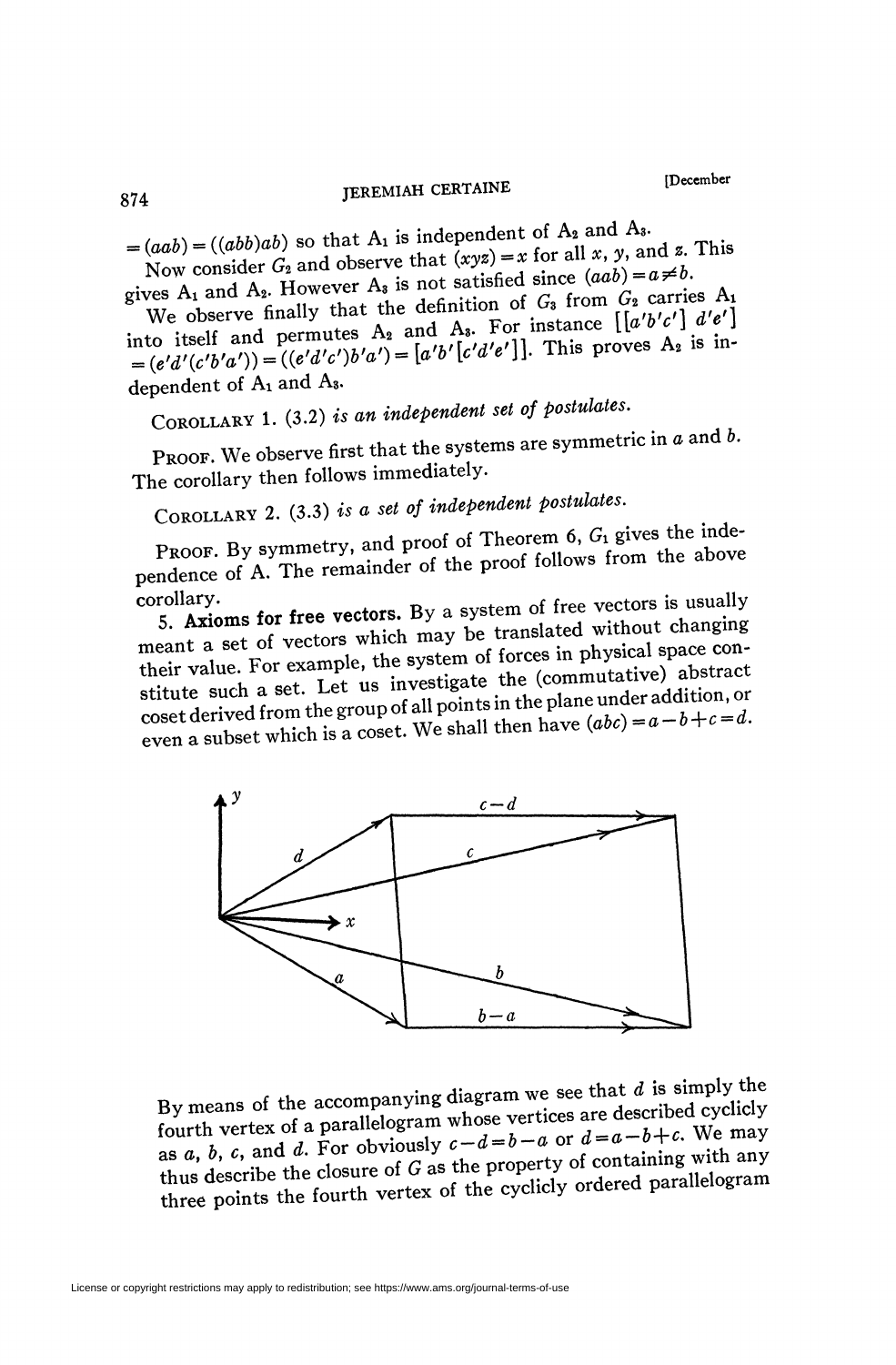*(a, b<sup>f</sup> c, d).* This concept generalizes to any group by defining a parallelogram as the ordered quadruple  $(a, b, c, ab^{-1}c)$ . But we may also consider the difference  $b-a$  as a vector (the vector from  $a$  to  $b$ , say) and interpret the equality  $c-d=b-a$  as the statement that parallel vectors of the same length and direction are equal. This is the same as saying that these vectors are free. We shall now define this concept in the abstract.

DEFINITION 5. *By a set of free vectors we mean all pairs of elements {points) of an arbitrary set, the pairs* (a, *b) being connected by an equivalence relation (reflexive, symmetric and transitive relation) denoted*   $b\mathbf{v} \sim$  and satisfying:

 $V_1: (a, b) \sim (a', b')$  implies  $(b, a) \sim (b', a')$ .

 $V_2$ :  $(a, c) \sim (a', c'), (b, c) \sim (b', c')$  *imply*  $(a, b) \sim (a', b').$ 

 $V_3$ : Given  $(a, b)$  and c, there exists a unique d such that  $(a, b) \sim (d, c)$ .

These postulates have a very simple interpretation in the light of the preceding paragraph.  $V_1$  simply says that opposite sides of parallelograms are equal when their sense is taken into consideration.  $V_2$  may be interpreted as a statement on congruent triangles and  $V_3$ as a guarantee of the existence of a unique vector through a given point parallel to a given vector.

THEOREM 7. *Given any system of free vectors it is possible to define*  from them a group.<sup>13</sup>

*Explanation.* We shall define as elements of the group the couples *ab* which are respectively the classes of all pairs equivalent to (a, *b).*  We shall define  $ab + cd = ah$ *,* where  $(d, c) \sim (h, b)$  and h is given by V<sub>3</sub>. PROOF. We shall divide the proof into several parts.

(a) Given  $(a, b)$  and c there exists a unique d such that  $(a, b) \sim (c, d)$ . By V<sub>3</sub>, there exists a *d*(unique) such that  $(b, a) \sim (d, c)$ . Apply V<sub>1</sub>.

(b) Addition is unique. To prove this we must show that if  $(a, b)$ ~ $(a', b')$  and  $(c, d)$ ~ $(c', d')$ , then  $ab + cd = a'b' + c'd'$ . But consider *h*, *h'* where  $(d, c) \sim (h, b)$ ,  $(d', c') \sim (h', b')$ . We get by  $V_1$  and hypothesis  $(h, b) \sim (h', b')$ .  $V_2$  and hypothesis give  $(a, h) \sim (a', h')$ .

(c)  $ab + bc = ac$ . By definition, this sum is ah where  $(c, b) \sim (h, b)$ . The reflexive law and  $V_3$  imply  $h = c$ , the desired result.

(d) Now let  $u$  be fixed. Then  $uu$  is a right zero, for by  $V_3$  an arbitrary vector  $ab = cu$  for suitable *c*. Hence  $ab + uu = cu + uu = cu = ab$ . Again, by (a)  $ab = ud$  for suitable d, whence by  $V_1$ ,  $ba = du$ . Thus

<sup>13</sup> In connection with this result, which shows that Definition 5 may be considered as a definition of a group, cf. B. A. Bernstein, Trans. Amer. Math. Soc. vol. 43 (1938) pp. 1-6 and H. Boggs and G. Y. Rainich, Bull. Amer. Math. Soc. vol. 43 (1937) pp. 81-84.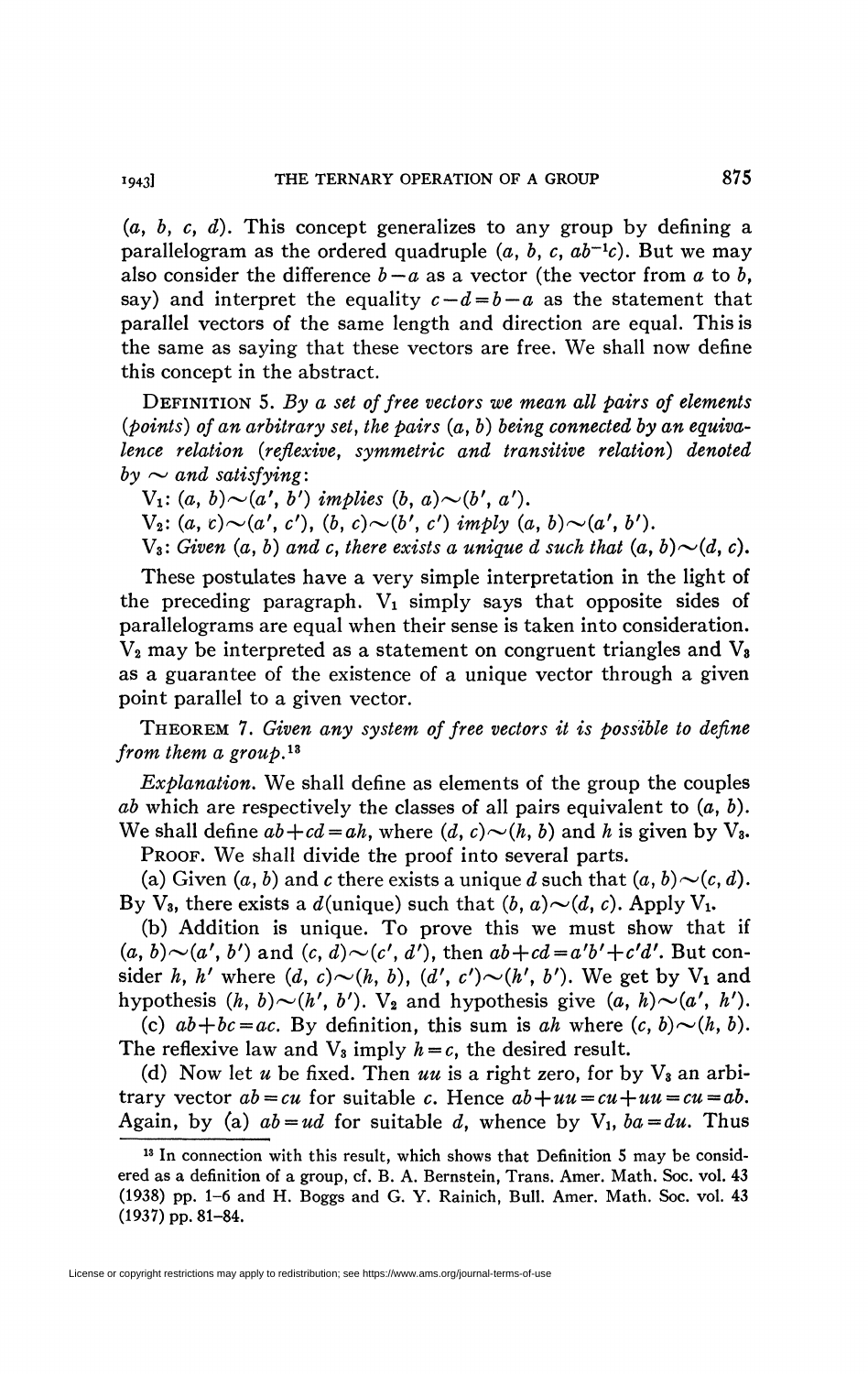$ab+ba = uu$ , so ba is a right negative. Since the associative law obviously follows from (c) and (a), the proof is complete.

In the commutative case the postulates may be reduced to a very simple form. We shall prove the following theorem.

THEOREM 8. Any set of pairs of elements for which there is defined *an equivalence relation satisfying the following postulates constitutes a commutative group of free vectors {under the definitions of Theorem* 7).  $V_0$ :  $(a, b) \sim (a', b')$  *implies*  $(a, a') \sim (b, b')$ .

 $V_3$ : Given  $(a, b)$  and c there exists a unique d such that  $(a, b) \sim (d, c)$ .

PROOF. We first show that these form a system of free vectors. To prove V<sub>1</sub>, let  $(a, b) \sim (a', b')$ . By V<sub>0</sub>, we get  $(a, a') \sim (b, b')$  or  $(b, b') \sim (a, a')$ . By  $V_0$  again we have  $(b, a) \sim (b', a')$ . The hypotheses of  $V_2$  give  $(a, a') \sim (b, b') \sim (c, c')$ , using  $V_0$ . Hence  $(a, b) \sim (a', b')$ . It remains only to prove that the group which we get is commutative. To this end consider ab and cd and choose e such that  $(b, e) \sim (c, d)$ and f such that  $(a, b) \sim (e, f)$ . But  $ab + cd = ae$  while  $cd + ab = be$  $+ef=bf$ . Since  $(a, e) \sim (b, f)$ , the result follows.

The question which naturally arises is whether all systems of free vectors (as defined in Definition 5) are necessarily commutative, in which case we should surely use the conditions of Theorem 8. In fact *a necessary and sufficient condition that the group of free vectors be commutative is that*  $V_0$  *hold.* Sufficiency being obvious, suppose  $(a, b)$  $\sim(a', b')$ . Then  $aa' = ab + ba' = ba' + ab = bb'$  since  $(a, b) \sim (a', b')$ . Hence we get  $(a, a') \sim (b, b')$ . To settle this question completely and to prove the consistency of these postulates, we now show how any group may be made into a system of free vectors.

THEOREM 9. Any group G with elements  $a, b, \cdots$  may be converted *into a group of free vectors V, and conversely. Moreover, G and V are isomorphic.* 

PROOF. *Necessity*. Let G be given and define  $(a, b) \sim (c, d)$  if and only if  $ab^{-1} = cd^{-1}$ . This is obviously an equivalence relation.  $V_3$  is also obvious. But  $ab^{-1} = a'b'^{-1}$  implies  $ba^{-1} = b'a'^{-1}$  (V<sub>1</sub>); and  $ac^{-1} = a'c'^{-1}$ ,  $bc^{-1} = b'c'^{-1}$  imply  $ab^{-1} = ac^{-1}(bc^{-1})^{-1} = a'c'^{-1}(b'c'^{-1})^{-1} = a'b'^{-1}$ , which completes the proof.

*Sufficiency.* Let *V* be given and let *u* be any fixed element. Then the correspondence  $a \rightleftarrows au$  is one-one between the elements of the proposed *G* and the elements of *V.* We define a binary operation in *G*  by  $ab \rightleftarrows au+bu$ , thus making G into a group isomorphic to V. Now, by Theorem 7,  $a^{-1} \rightleftarrows ua$ , and  $ab^{-1} \rightleftarrows au + ub = ab$ . Thus  $ab^{-1} = cd^{-1}$  if and only if  $(a, b) \sim (c, d)$ .